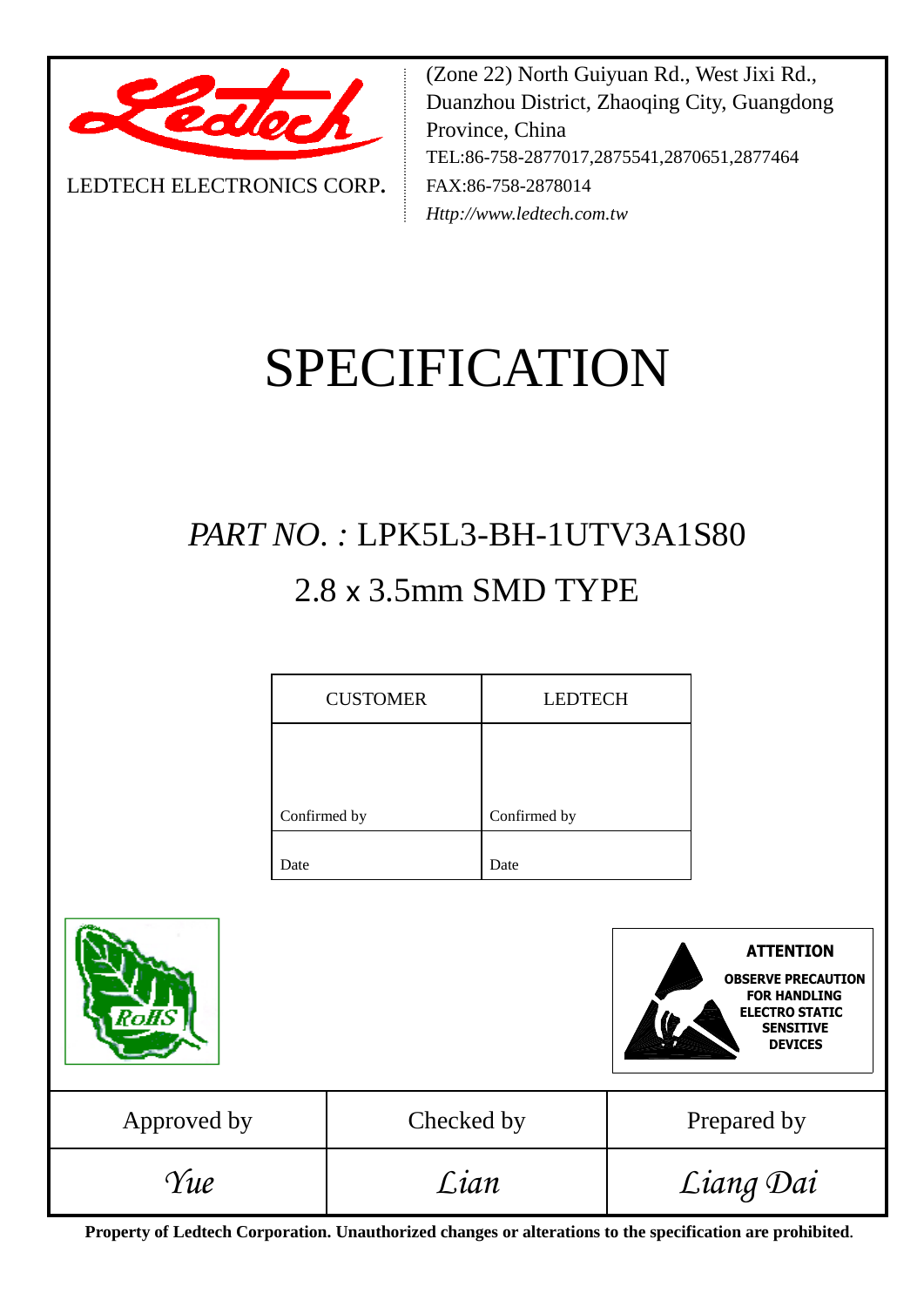

## **Package Dimensions**



#### **Notes:**

- 1. All dimensions are in mm.
- 2.The specifications, characteristics and technical data described in the datasheet are subject to change without notice.
- 3. Tolerance is  $\pm 0.25$ mm unless otherwise noted.

## **Description**

|                                     | LED Chip       | Part No.             |  |
|-------------------------------------|----------------|----------------------|--|
| Lens Color<br><b>Emitting Color</b> | Material       |                      |  |
| <b>Yellow Diffused</b><br>White     | InGaN/Sapphire | LPK5L3-BH-1UTV3A1S80 |  |
|                                     |                |                      |  |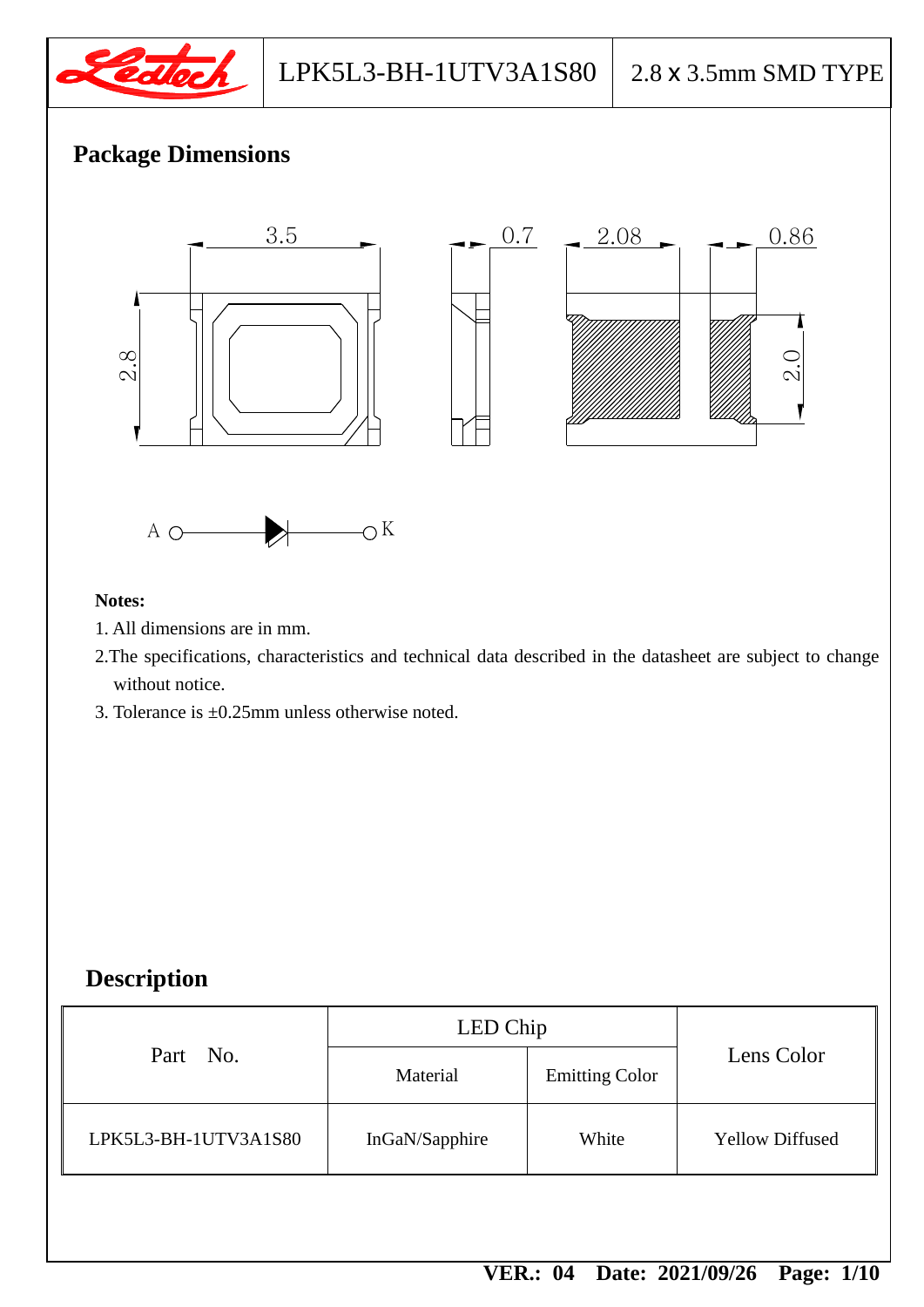

## **Absolute Maximum Ratings at Ta=25** ℃

| Parameter                                       | Symbol                | Rating                                     | Unit |  |
|-------------------------------------------------|-----------------------|--------------------------------------------|------|--|
| <b>Power Dissipation</b>                        | <b>P</b> <sub>D</sub> | 648                                        | mW   |  |
| <b>Reverse Voltage</b>                          | <b>VR</b>             | 5                                          | V    |  |
| D.C. Forward Current                            | If                    | 180                                        | mA   |  |
| Peak Current(1/10Duty Cycle,0.1ms Pulse Width.) | If $(Peak)$           | 300                                        | mA   |  |
| <b>Color Tolerance</b>                          | <b>SDCM</b>           | 6                                          | step |  |
| <b>Operating Temperature Range</b>              | Topr.                 | $-40$ to $+100$                            |      |  |
| <b>Storage Temperature Range</b>                | Tstg.                 | $-40$ to $+100$                            | °C   |  |
|                                                 | Tsld.                 | Reflow Soldering: 260°C for 10 sec.        |      |  |
| <b>Soldering Temperature</b>                    |                       | Hand Soldering: $350^{\circ}$ C for 3 sec. |      |  |
| Electric Static Discharge Threshold (HBM)       | <b>ESD</b>            | 2000                                       | V    |  |

## **Electrical and Optical Characteristics:**

| Parameter                            | Symbol         | Condition  | Min. | Typ. | Max.  | Unit    |
|--------------------------------------|----------------|------------|------|------|-------|---------|
| Luminous Flux                        | $\Phi$ v       | $IF=150mA$ | 50   | 55   | 65    | lm      |
| <b>Forward Voltage</b>               | Vf             | $IF=150mA$ | 2.8  |      | 3.6   | V       |
| <b>Correlated Colour Temperature</b> | <b>CCT</b>     | $IF=150mA$ | 9000 |      | 11000 | K       |
| <b>Color Rendering Index</b>         | <b>CRI</b>     | $IF=150mA$ | 82   |      |       | Ra      |
| <b>Reverse Current</b>               | Ir             | $Vr=5V$    |      |      | 10    | $\mu$ A |
| Viewing Angle                        | $2 \theta$ 1/2 | $IF=150mA$ |      | 120  |       | deg     |

Notes: 1.Tolerance of Luminous Intensity is ±15%

2.Tolerance of Forward Voltage is ±0.1V

3.Tolerance of Correlated Colour Temperature is ±7%

4.Tolerance of Color Rendering Index is ±2

5.Tolerance of SDCM is ±1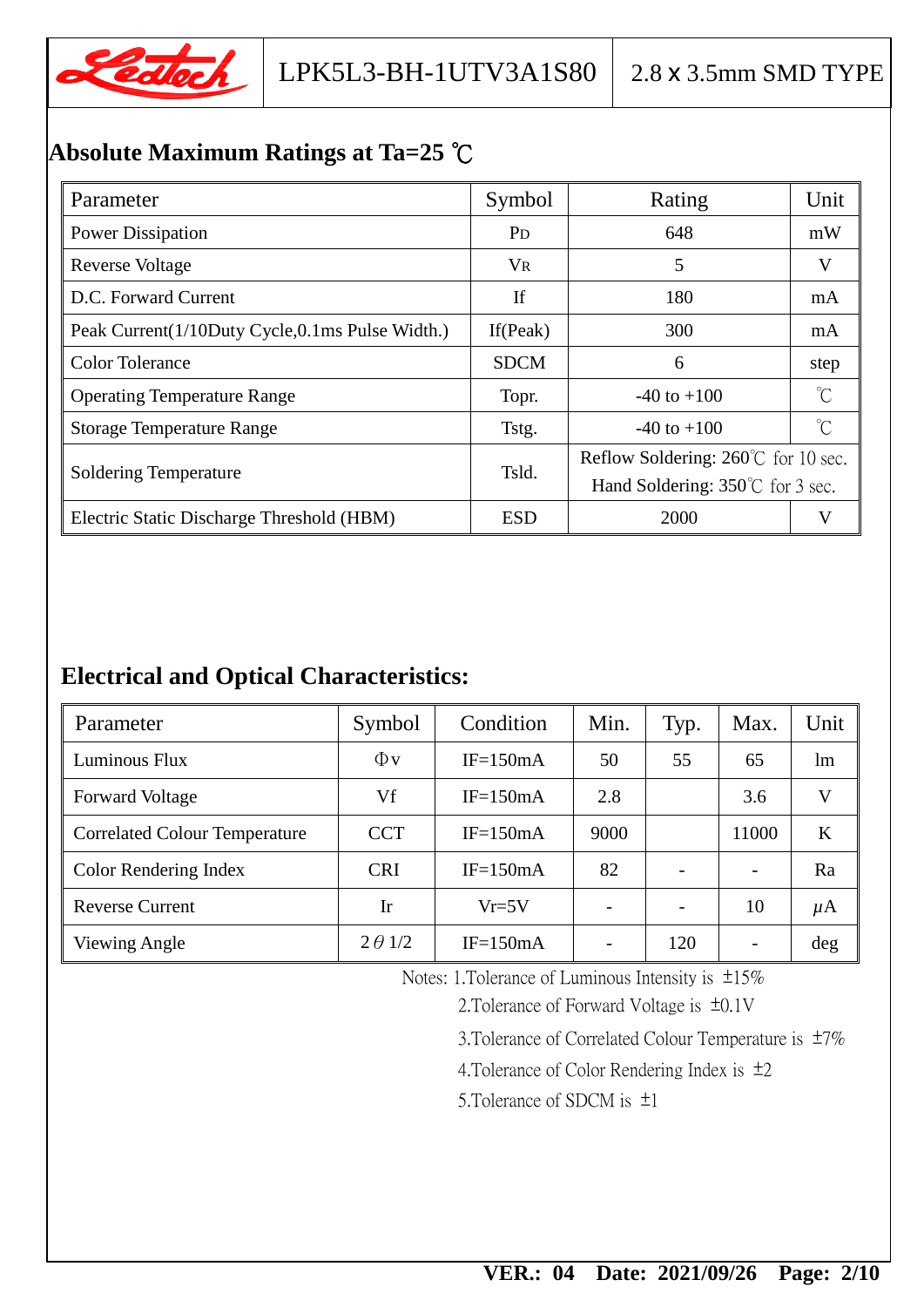





Ambient Temperature Ta (℃ ) 0 20 40 60 80 100 120

 **VER.: 04 Date: 2021/09/26 Page: 3/10**

Radiation Diagram

0.5 0.1 0.3

0.7

80° 90°

 $0.2$  0.4 0.6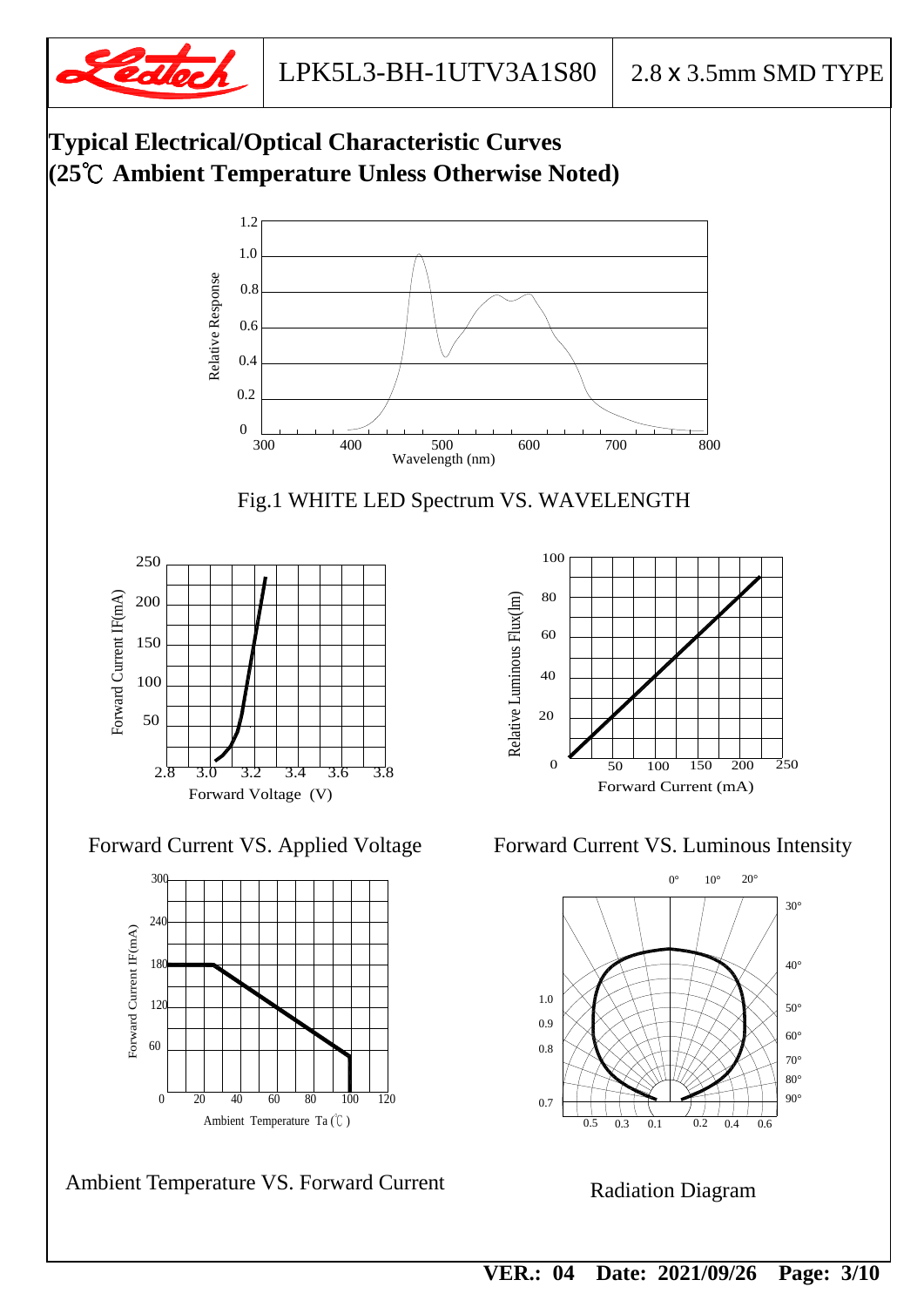

## **Bin range of Forward Voltage (IF=150mA)**

| <b>Bin Code</b> | Min. | Max. | Unit |
|-----------------|------|------|------|
| V19             | 2.8  | 2.9  |      |
| V20             | 2.9  | 3.0  |      |
| V21             | 3.0  | 3.1  |      |
| V <sub>22</sub> | 3.1  | 3.2  | V    |
| V23             | 3.2  | 3.3  |      |
| V24             | 3.3  | 3.4  |      |
| V25             | 3.4  | 3.5  |      |
| V26             | 3.5  | 3.6  |      |

## **Bin range of Luminous Flux (IF=150mA)**

| <b>Bin Code</b> | Min. | Max. | Unit          |
|-----------------|------|------|---------------|
|                 | 50   |      |               |
| F2              | СC   | OU   | <sub>lm</sub> |
| F3              | 60   |      |               |

## **Bin range of Correlated Colour Temperature (IF=150mA)**

| <b>Bin Code</b> | Min. | Max.  | Unit |
|-----------------|------|-------|------|
| <b>WO</b>       | 9000 | 9500  |      |
| WP              | 9500 | 10000 |      |
| WС              | 0000 | 1000  |      |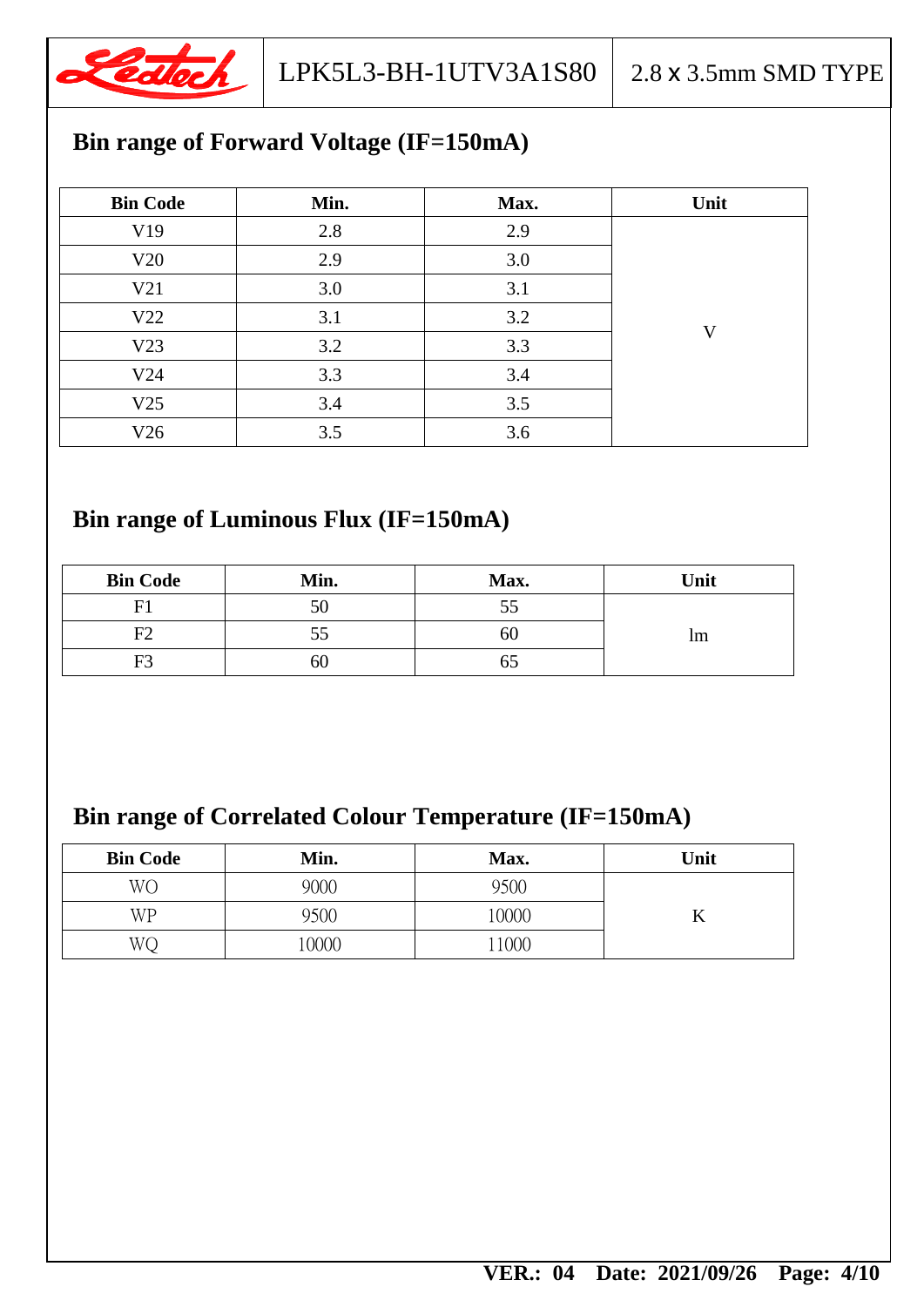

## **Chromaticity Coordinates Specifications for Bin Grading:**

| COLOR RANKS(IF=150mA.Ta= $25^{\circ}$ C) |  |
|------------------------------------------|--|
|------------------------------------------|--|

| <b>BiN</b> | <b>RANK</b> |        |        |        |        |
|------------|-------------|--------|--------|--------|--------|
| <b>WO</b>  | X           | 0.2805 | 0.2838 | 0.2882 | 0.2851 |
|            | Y           | 0.2974 | 0.302  | 0.2915 | 0.2867 |
| <b>WP</b>  | X           | 0.2774 | 0.2805 | 0.2851 | 0.2824 |
|            | Y           | 0.2935 | 0.2974 | 0.2867 | 0.2825 |
|            | X           | 0.2725 | 0.2774 | 0.2824 | 0.2775 |
| WQ         |             | 0.2862 | 0.2935 | 0.2825 | 0.2752 |

Notes:X.Y Tolereance each Bin limit is±0.01.

## **Chromaticity Coordinates & Bin grading diabram:**

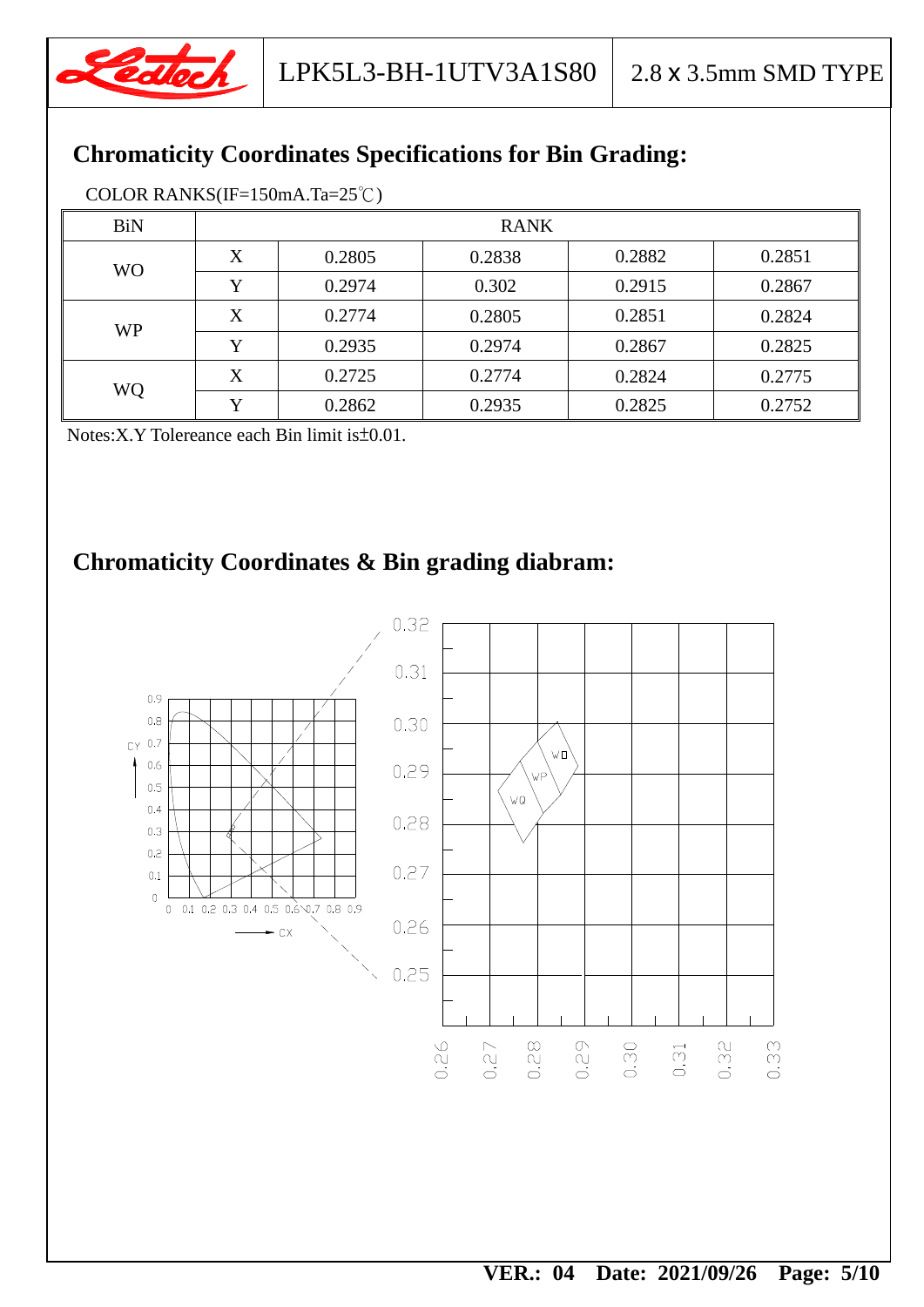

LPK5L3-BH-1UTV3A1S80 2.8 x 3.5mm SMD TYPE

#### PRECAUTION IN USE

#### Storage

**Recommended storage environment**

**Temperature: 5oC ~ 30oC (41oF ~ 86oF)**

**Humidity: 60% RH Max.**

**Moisture measures: Please refer to Moisture-sensitive label on reels package bags.**

**If unused LEDs remain, they should be stored in moisture proof packages, such as sealed container with packages of moisture absorbent material (silica gel). It is also recommended to return the LEDs to the original moisture proof bag and to reseal the moisture proof bag again. Fold the opened bag firmly and keep in dry environment.**

#### **Soldering**

|                       | <b>Soldering</b><br><b>Reflow</b> |                           | Hand                  | <b>Soldering</b> |
|-----------------------|-----------------------------------|---------------------------|-----------------------|------------------|
|                       | <b>Lead Solder</b>                | <b>Lead – free Solder</b> |                       |                  |
| <b>Pre-heat</b>       | $120 - 150^{\circ}$ C             | 180~200°C                 | <b>Temperature</b>    | 350°C Max.       |
| <b>Pre-heat time</b>  | 1 Osec. Max.                      | 120sec. Max.              | <b>Soldering time</b> | 3sec. Max.       |
| Peak temperature      | 240°C Max.                        | 260°C Max.                |                       | (one time only)  |
| <b>Soldering time</b> | 10sec. Max.                       | 10sec. Max.               |                       |                  |
| <b>Condition</b>      | refer to                          | refer to                  |                       |                  |
|                       | Temperature-                      | Temperature-              |                       |                  |
|                       | profile 1                         | profile 2                 |                       |                  |

**\*After reflow soldering rapid cooling should be avoided.**

**[Temperature-profile (Surface of circuit board)] Use the conditions shown to the under figure.**

#### <**1 : Lead Solder**><**2 : Lead-free Solder**>



120sec. Max. 60sec. Max. Pre-heating 180~200°C  $1 \sim 5\degree \text{C/sec.}$  260 $\degree \text{C Max.}$ 10sec. Max.

 $\sim 5^{\circ}$ C/sec.

#### **[ Recommended soldering pad design ]**

**Use the following conditions shown in the figure.**

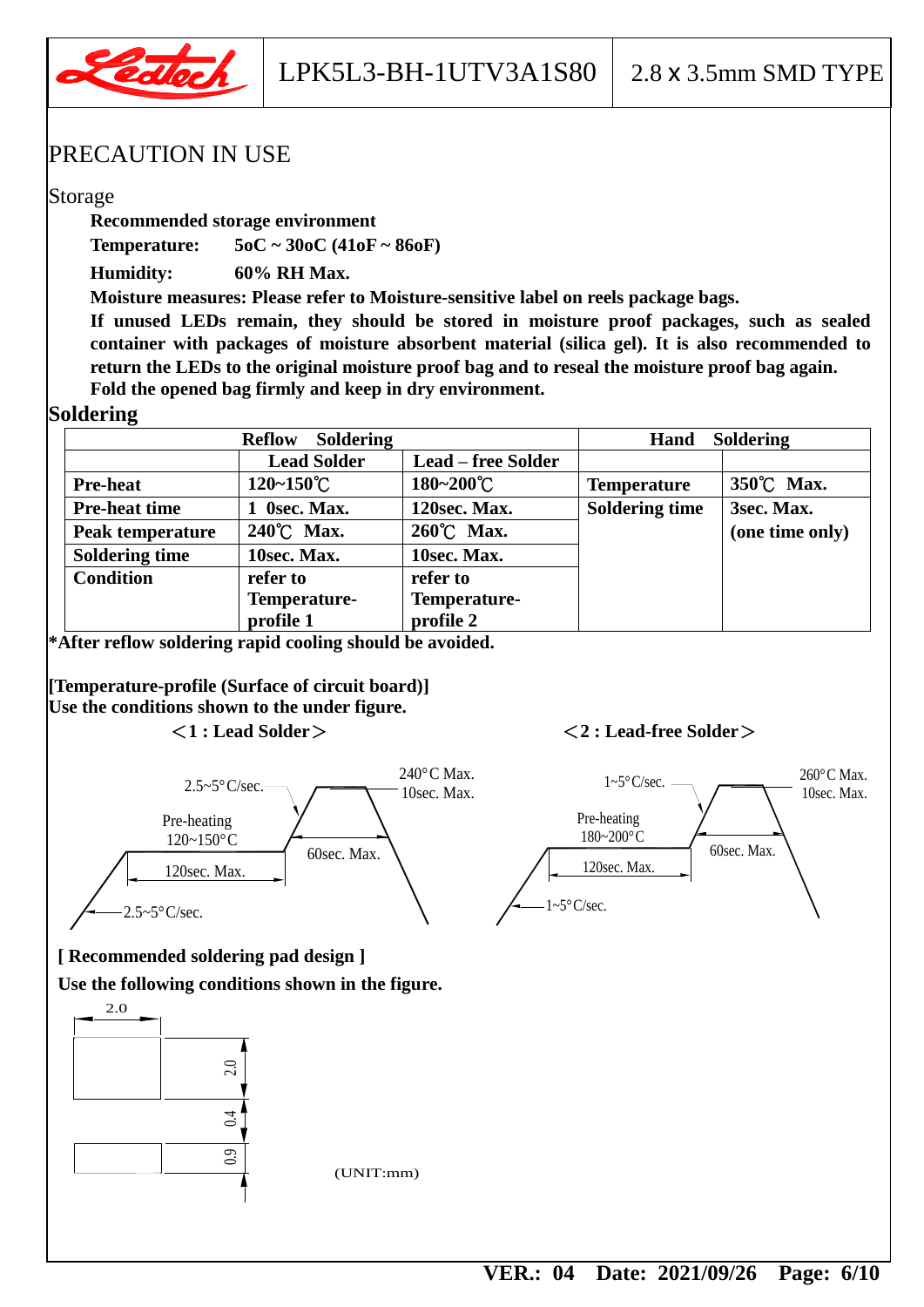## **Sulfur-sensitive**

- **There is silver-plated metal part on the inner/outer side of the outer package. If exposed to the condition with corrosive gas, the silver plating surface may go bad, which will affect soldering strength and optical properties. Therefore, after opening it must be kept in a sealed container, etc.**
- **Materials contain sulfur component (gasket, adhesive, etc.) may have bad effects on the surface of the coating, so please do not use such materials in the product.**
- **In cardboard boxes and rubber, even in the atmosphere may contain minute amount of corrosive gases; In addition, the resin material may also contain halogen which has a bad effect on the surface of the coating.**
- **Even if the soldering installation and product assembly finished, by the effect of corrosive gas generated by relative materials of LED and external injected, the coating surface may go bad, so it is necessary to design the product taking into account the above factors.**
- **If requires, it is best to use a silicone washer, but be aware that low molecular silicone may cause the product poor contact.**
- **Keep the product in location where has less temperature change, because moisture condensation would be generated under a condition of strong temperature change.**

### **DISCLAIMER**

- **1. Our department reserves the right(s) on the adjustment of product material mix for the specification.**
- **2.The product meets our department published specification for a period of twelve (12) months from date of shipment.**
- **3.The graphs shown in this datasheet are representing typical data only and do not show guaranteed values.**
- **4.When using this product, please observe the absolute maximum ratings and the instructions for using outlined in these specification sheets. Our department assumes no responsibility for any damage resulting from the use of the product which does not comply with the absolute maximum ratings and the instructions included in these specification sheets.**
- **5.These specification sheets include materials protected under copyright of our department. Reproduction in any form is prohibited without obtaining our department's prior consent.**
- **6.This product is not intended to be used for military, aircraft, automotive, medical, life sustaining or life saving applications or any other application which can result in human injury or death.**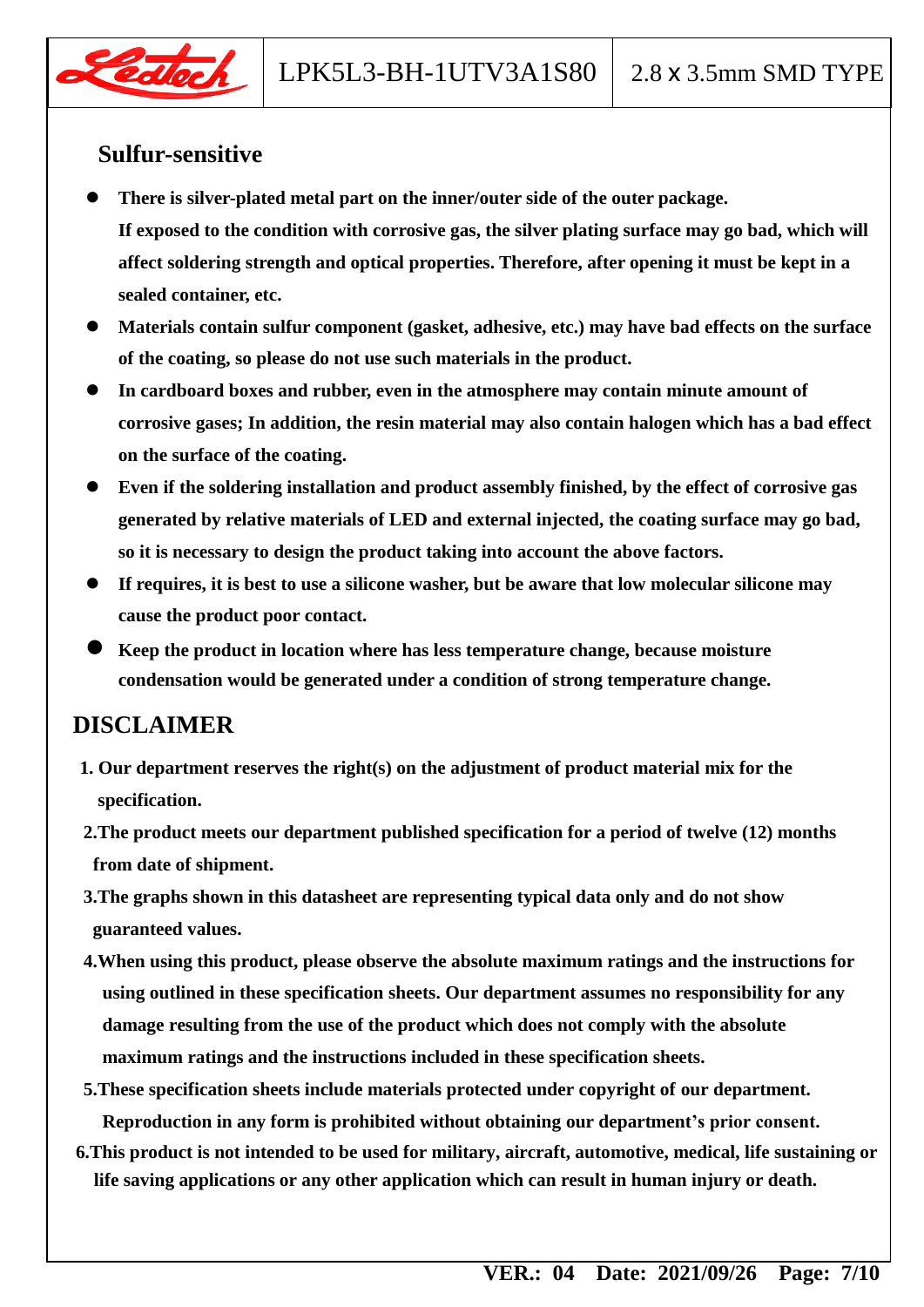

## **Handling of Silicone Resin LEDs**

#### **Handling Indications**

**During processing, mechanical stress on the surface should be minimized as much as possible. Sharp objects of all types should not be used to pierce the sealing compound**



#### **Figure 1**

**In general, LEDs should only be handled from the side. By the way, this also applies to LEDs without a silicone sealant, since the surface can also become scratched.**



#### **Figure 2**

**When populating boards in SMT production, there are basically no restrictions regarding the form of the pick and place nozzle, except that mechanical pressure on the surface of the resin must be prevented.**

**This is assured by choosing a pick and place nozzle which is larger than the LED's reflector area.**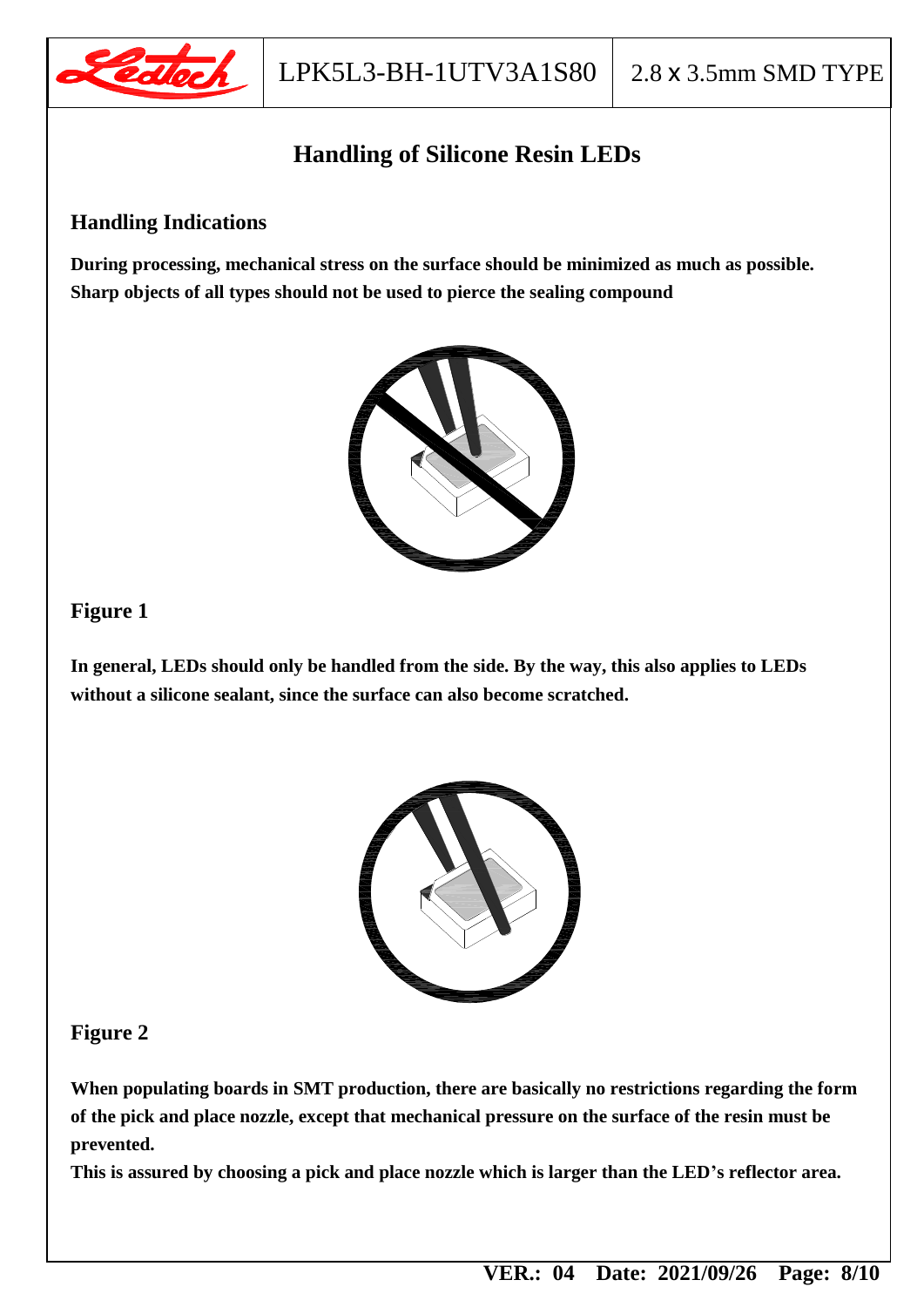

## **Dimensions for Tape**



2.Specifications are subject to change without notice.